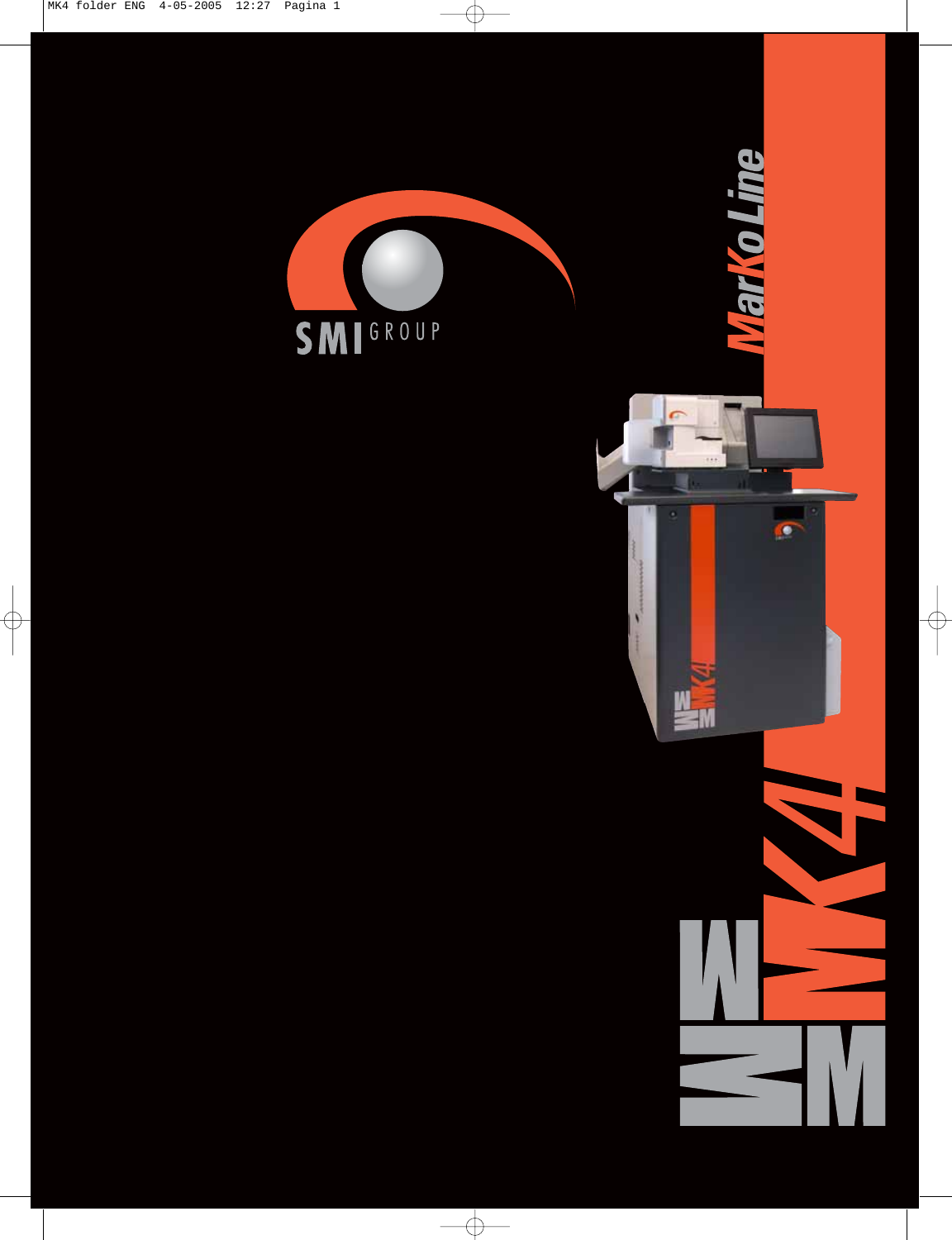# **Marko Line**

**MarKo Line** is a modular expandable line that offers you different models of digital minilabs to choose from... the right choice for your present and future needs!

The Line provides the capacity and the formats you need for your business.

- **Unique easy-to-use interface and less operator training** Intuitive user interface with unmistakable icons to guarantee easy operation with minimal training.
- **Superior image quality on all paper brands** First-run prints thanks to the w/w undisputed Swiss know-how in color science, tested on millions of images in leading labs.
- **Maintenance saving LCD/LED innovative technologies** Very stable and reliable proprietary Swiss made LCD/LED printing technology; printing modules replacement or costly programmed maintenance not needed.

### **• Lower inventory costs**

Highly interchangeable components for all models to attain maximum efficiency and lower inventory costs.



Innovative Digital Product Award Winner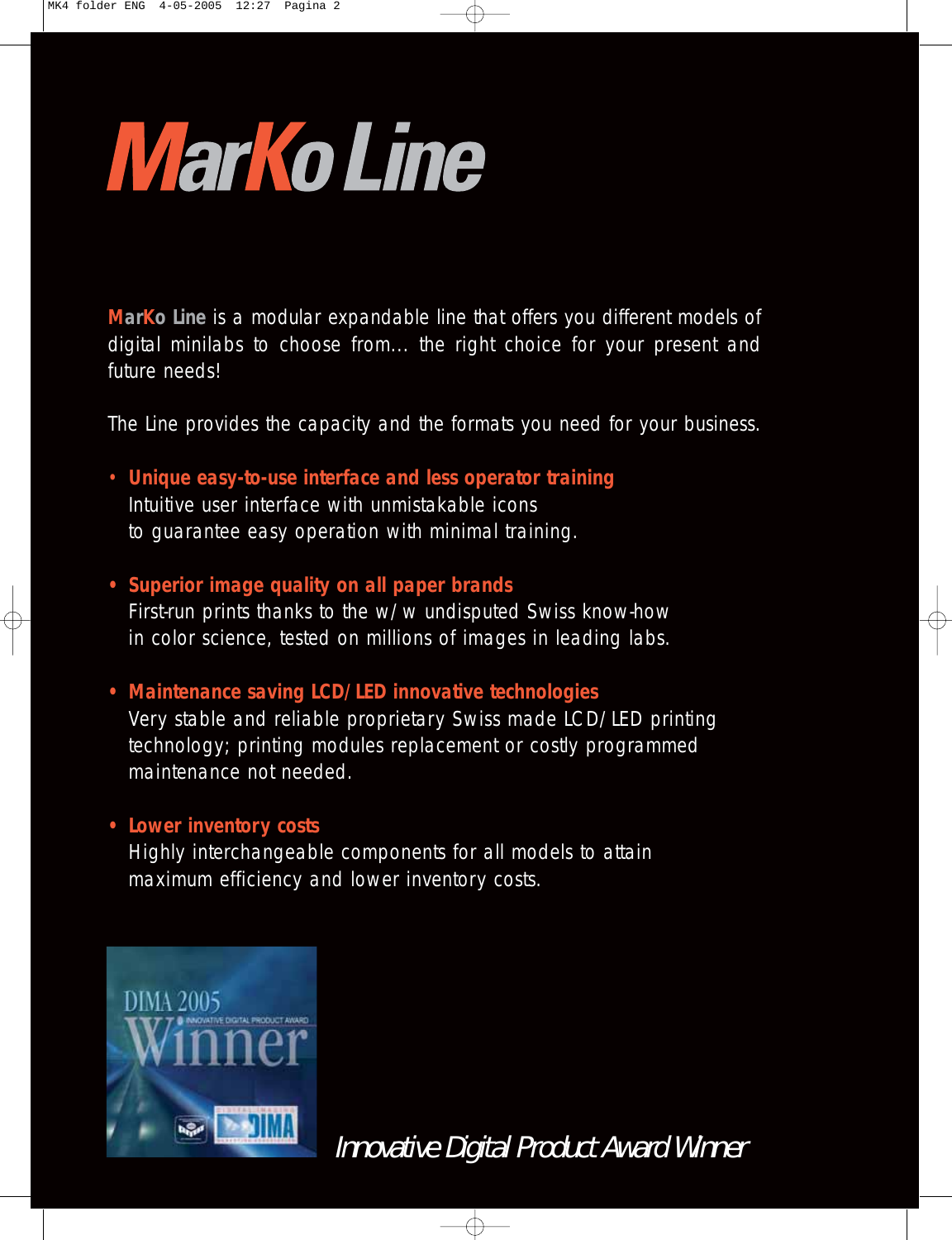**Distinguishing Breakthrough Features**



maximum compactness



state-of-the-art technologies



extreme multitasking and versatility



w/w renowned color science technologies



unique user interface



high modularity

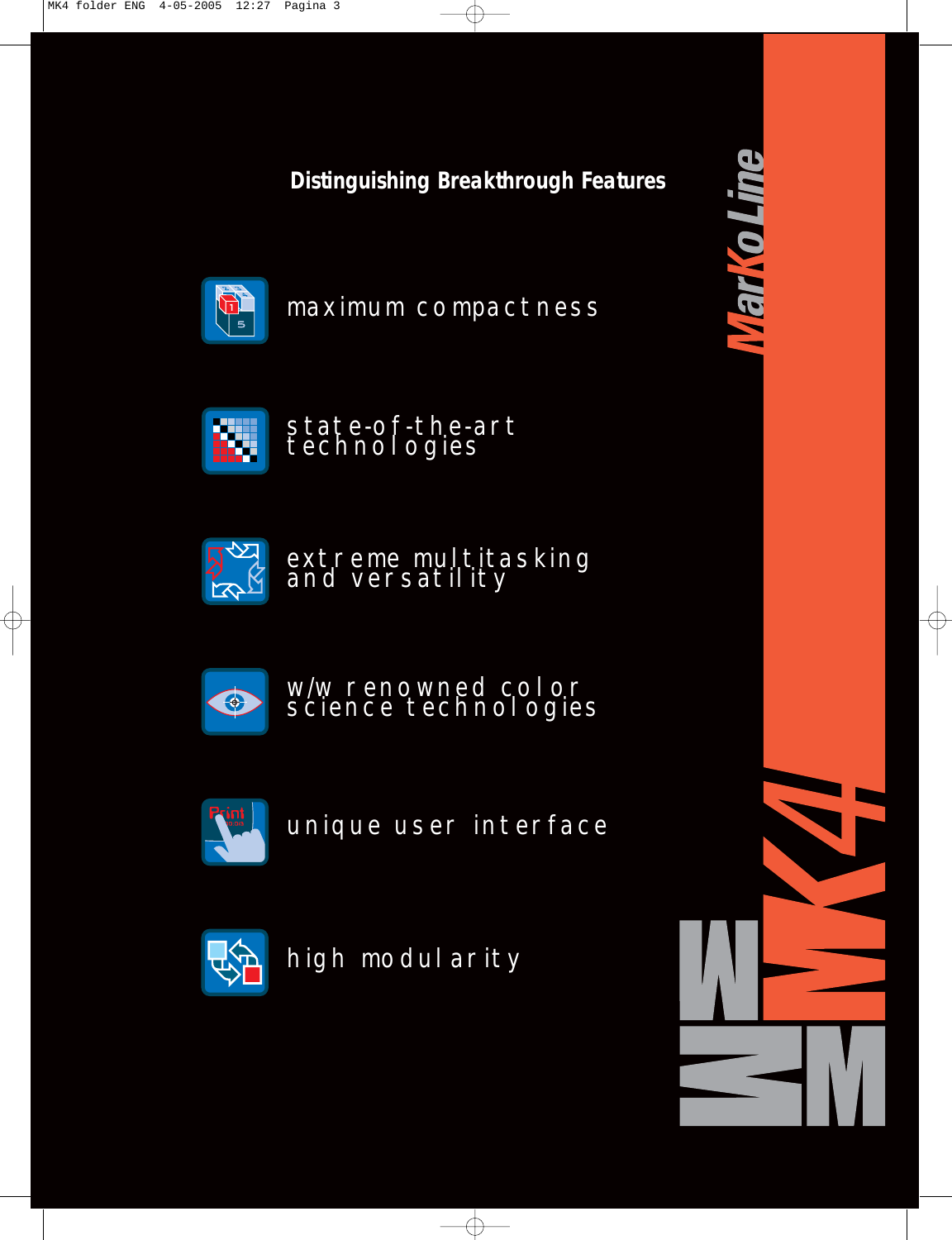

400 p/h

8x12"

**Max Format:**

(20x30 cm)

**from either digital input or conventional films**

## **Maximum Compactness**

**The smallest, cost-effective, revenue-generating digital minilab!**

**MK4**, the entry-level of the new MarKo line, is the most compact, cost-effective, revenue-generating digital minilab that makes the perfect retailer's solution to enter today's highly profitable digital world.

With the smallest footprint of any digital minilab, **MK4** occupies only **10 sq.ft. (0.95 m2 )**. Its extremely compact architecture perfectly fits even into the smallest location, reducing rental costs and leaving additional space for profitable retailing. In addition, it can be connected with in-store terminals to create a local network for digital and mobile input and to facilitate business growth.

As an all-in-one unit, MK4 comprises a film and paper processor, a high-resolution film scanner, a digital printer and a workstation.

### **Small footprint...all space problems solved!**



As an entry-level digital minilab, **MK4** produces 400 prints per hour 4x6" (10x15 cm), printing up to a maximum format 8x12" (20x30 cm).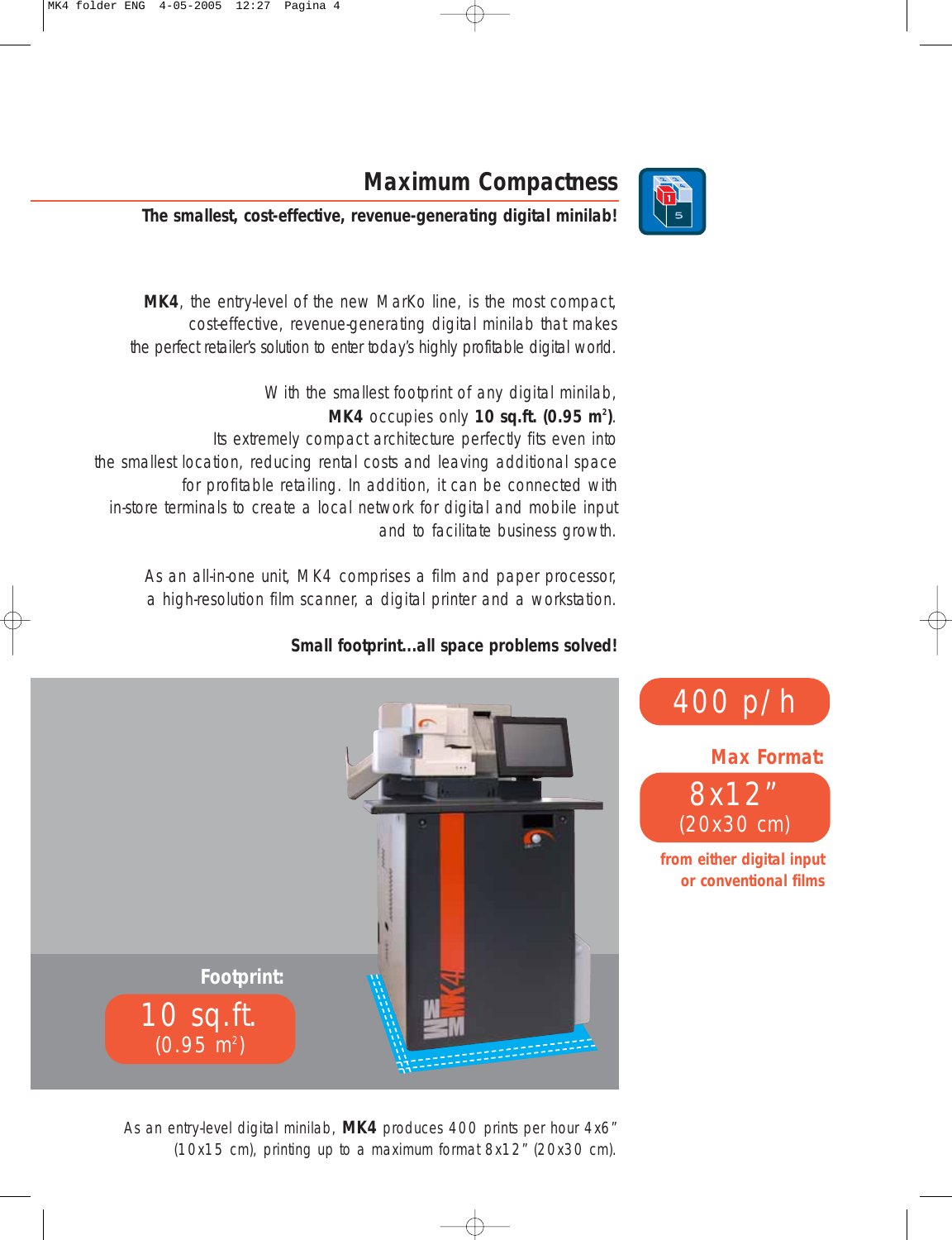

## **State-Of-The-Art Technologies**

#### **Proprietary Swiss made LCD/LED**

The core of **MK4** is the proprietary Swiss made LCD printing technology, equipped with the highly reliable miniaturized LED array illumination system.

This innovative technique ensures an extremely accurate pixel structure that practically eliminates overlapping of adjacent pixels. It is designed to produce all types of prints in premium quality.

A high-resolution LCD ensures a resolution of 500 dpi (4") resulting in very homogeneous and highly contrasted pictures. Even for 8" enlargements, 300 dpi of resolution is guaranteed.

This state-of-the-art technology is very stable and reliable, rarely requiring maintenance.

In addition, LED light source, compared to regular lamps, lasts longer. Therefore, it increases your workflow efficiency, leading to reduced failures and service costs.

#### **LCD printing system**





**Maximum Quality….minimum makeovers!**

The consistent and steady LCD printing technology together with automatic image enhancement and the unique software interface assure hands-off operation. This results in fewer rejects, first-run quality prints and more time for your customer.

SMI Group digital imaging technologies make the difference in quality output!

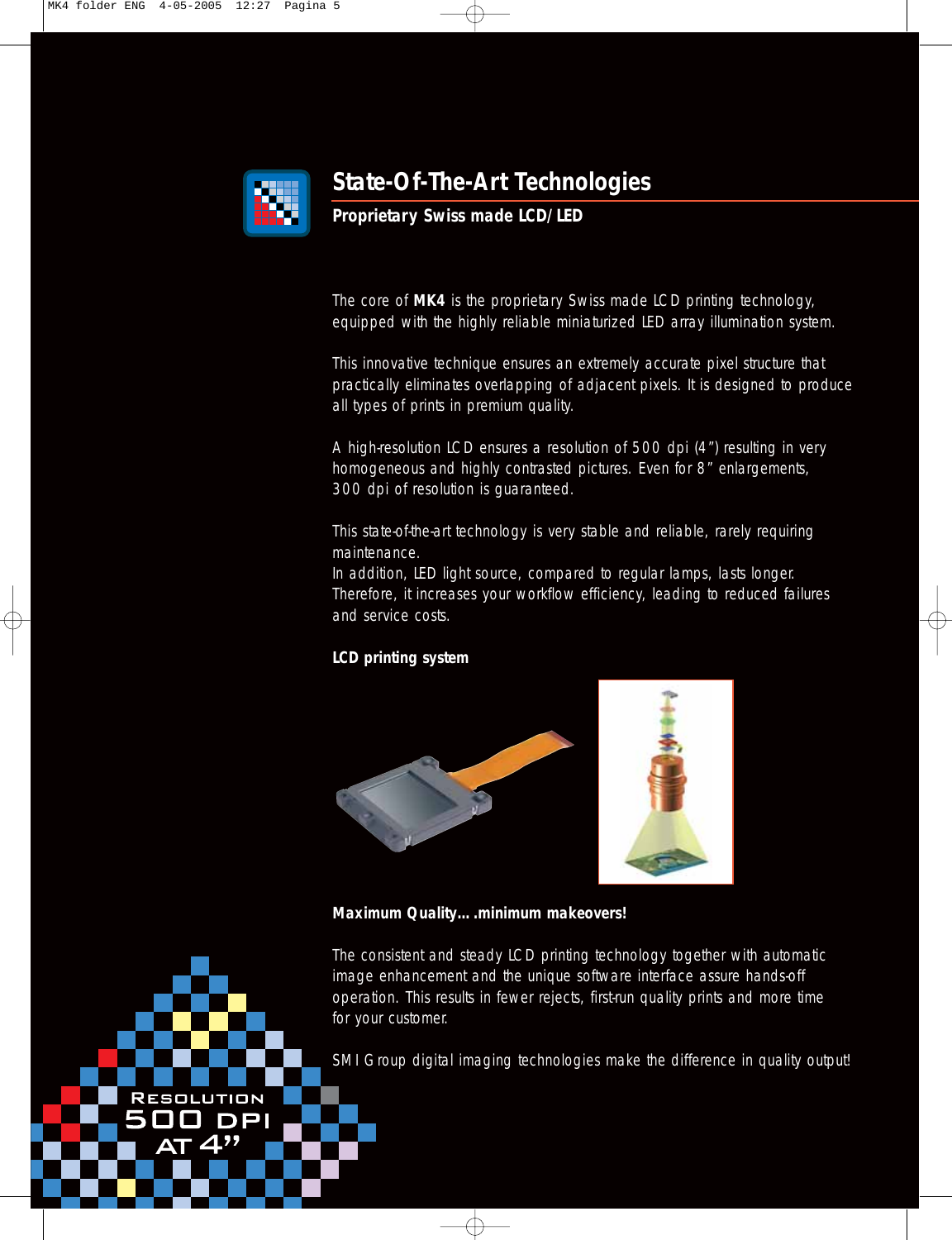

## **Extreme Multitasking and Versatility**

**Business-building opportunities in real time**

MK4 is the only minilab equipped with multitasking software that allows you to make many operations and CD burning simultaneously without affecting machine speed.

While processing an order the attention can be directed to the next one or to other specialty services. On the same equipment, of course, because **MK4** includes everything in one single unit and performs all services in real time, increasing the actual overall productivity.



Digital Media



Prints Digital Services Digital Writing Services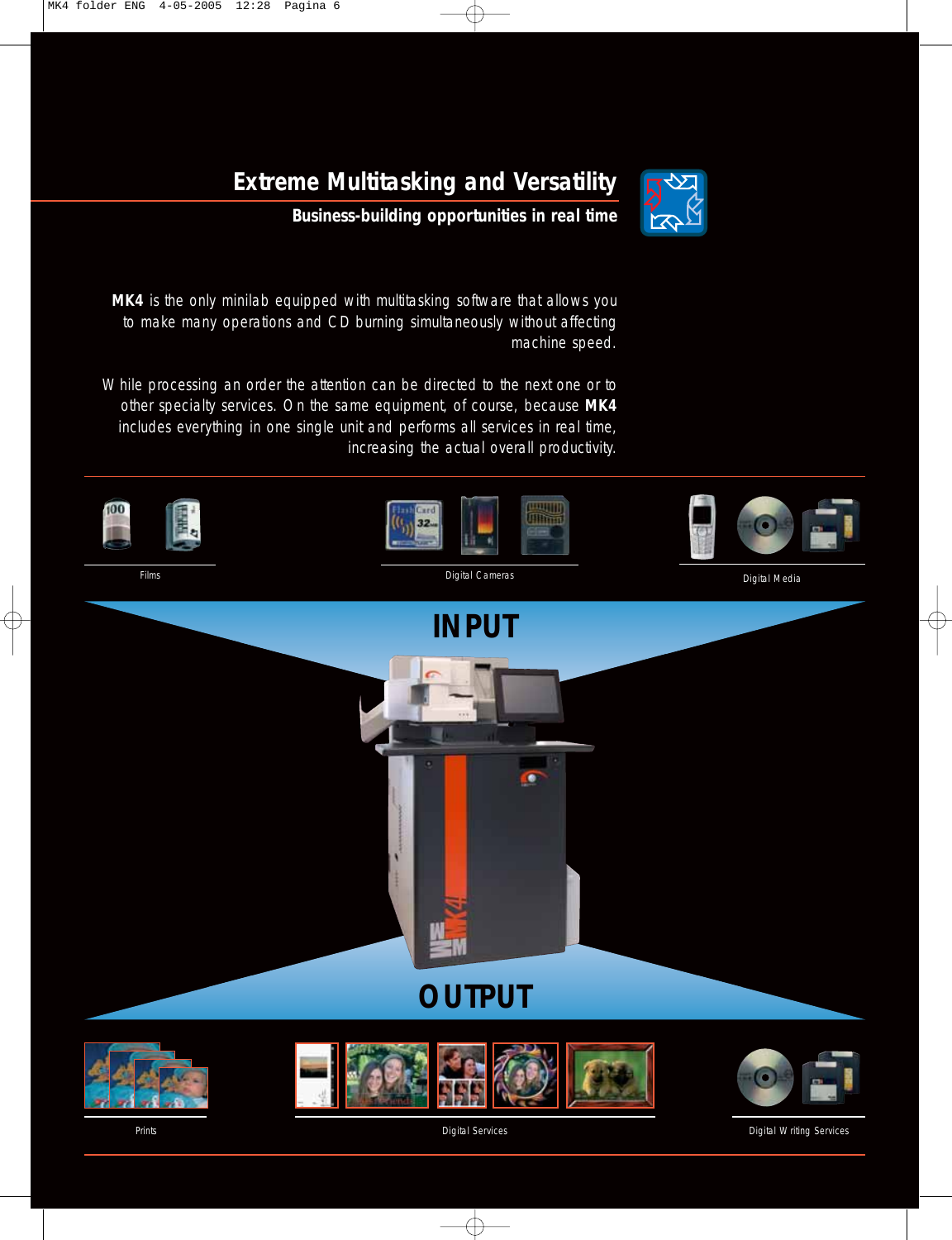

## **Extreme Multitasking and Versatility**

**Business-building opportunities in real time**

With MK4 a wide variety of value-added printing services can be easily handled, increasing machine profitability and adding additional value to the everyday business. CD-burning in real time, passport and package prints, calendars up to 8x12" (20x30 cm) with individual pictures, a distinctive border around the most promising photos, cropping, automatic red-eye removal, conversion of color images to B&W...these are just a few of the digital applications that will attract and satisfy your customers!



Frames and Calendars

Built-in CD-burning in real time







Text Addings and Greeting Cards





Cropping

Automatic red-eye removal

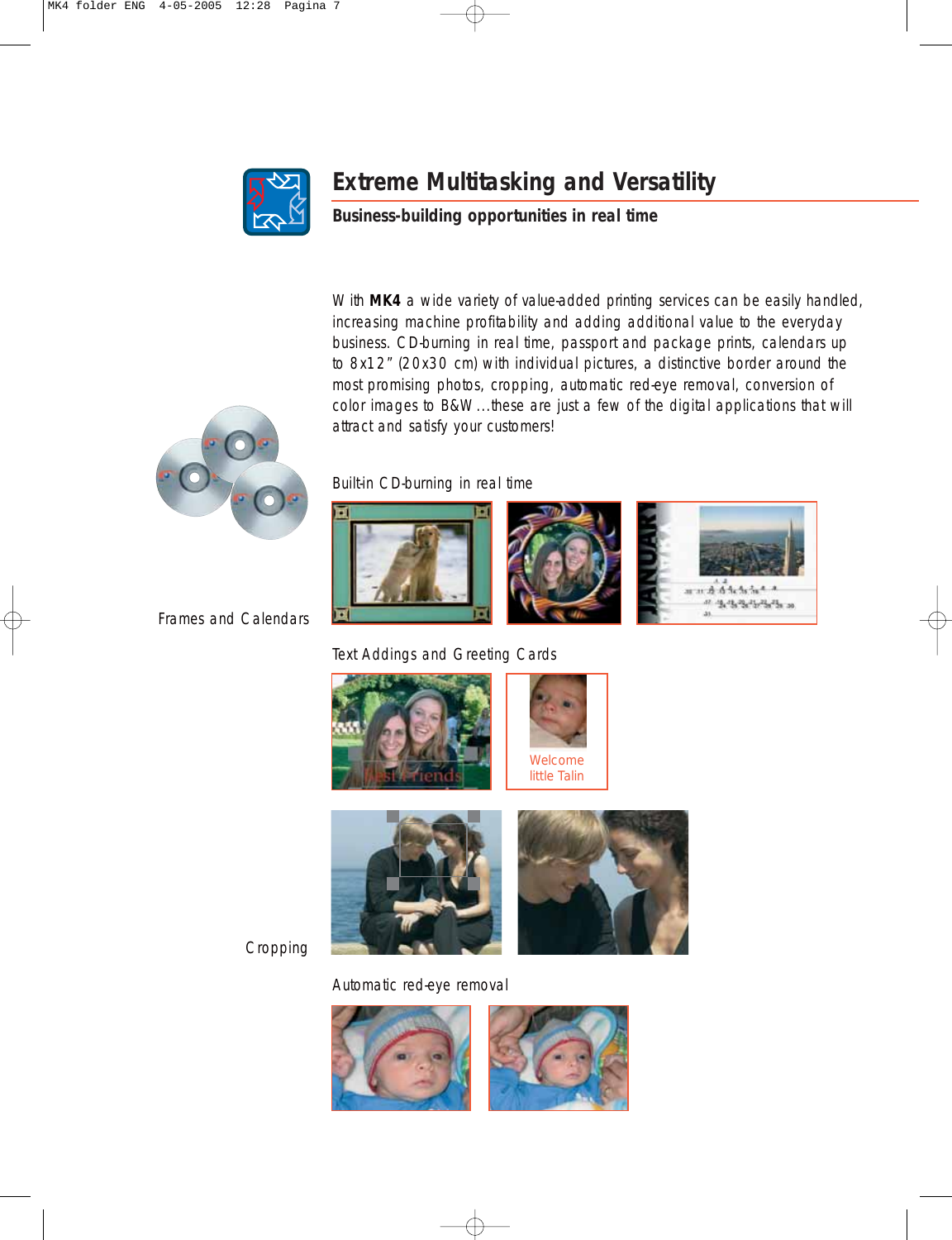

## **W/W Renowned Color Science Technologies**

**Unrivalled expertise in color science**

The jewels of SMI Group technologies - image enhancement and scanning technology - are fully embedded in **MK4**. SMI Group's undisputed know-how in color science is now applied not only on films but also on digital files.

Responding to the growing number of digital images, an innovative technology has been developed specifically for automatic corrections on digital files. Based on the unmatched results obtained on films with the **Eye-Tech Scanning™** and LODECO<sup>™</sup> technologies the **d!pep™** assures automatic correction and enhancement on images coming from digital files.

#### **d!pepTM: Digital Picture Enhancement Process**

Automatic corrections - instead of endless tweaking - provide superior quality for all consumers: no specialist's expertise needed. Without requiring the operator's attention it helps keep your minilab busy and your staff free to take care of customers!



Detects & enhance skin tones entity and sky Enhances pictures with vegetation and sky

Trained on more than 40,000 hand-corrected images and already tested on millions of images in leading labs, d!pep is the ideal solution for making digital images perfect! Based on an advanced image content analysis and thanks to global and local corrections, all essential aspects of images are automatically enhanced: colors become more brilliant and natural; color casts due to white balance failures are removed. Automatic black and white point selection improves the overall contrast; flat images regain their vividness. Local contrast correction reveals hidden details in shadows and simultaneously brings back lost colors in the highlights. With d!pep digital images become more pleasant, more expressive and closer to reality - automatically!



Boosts both overall and local contrast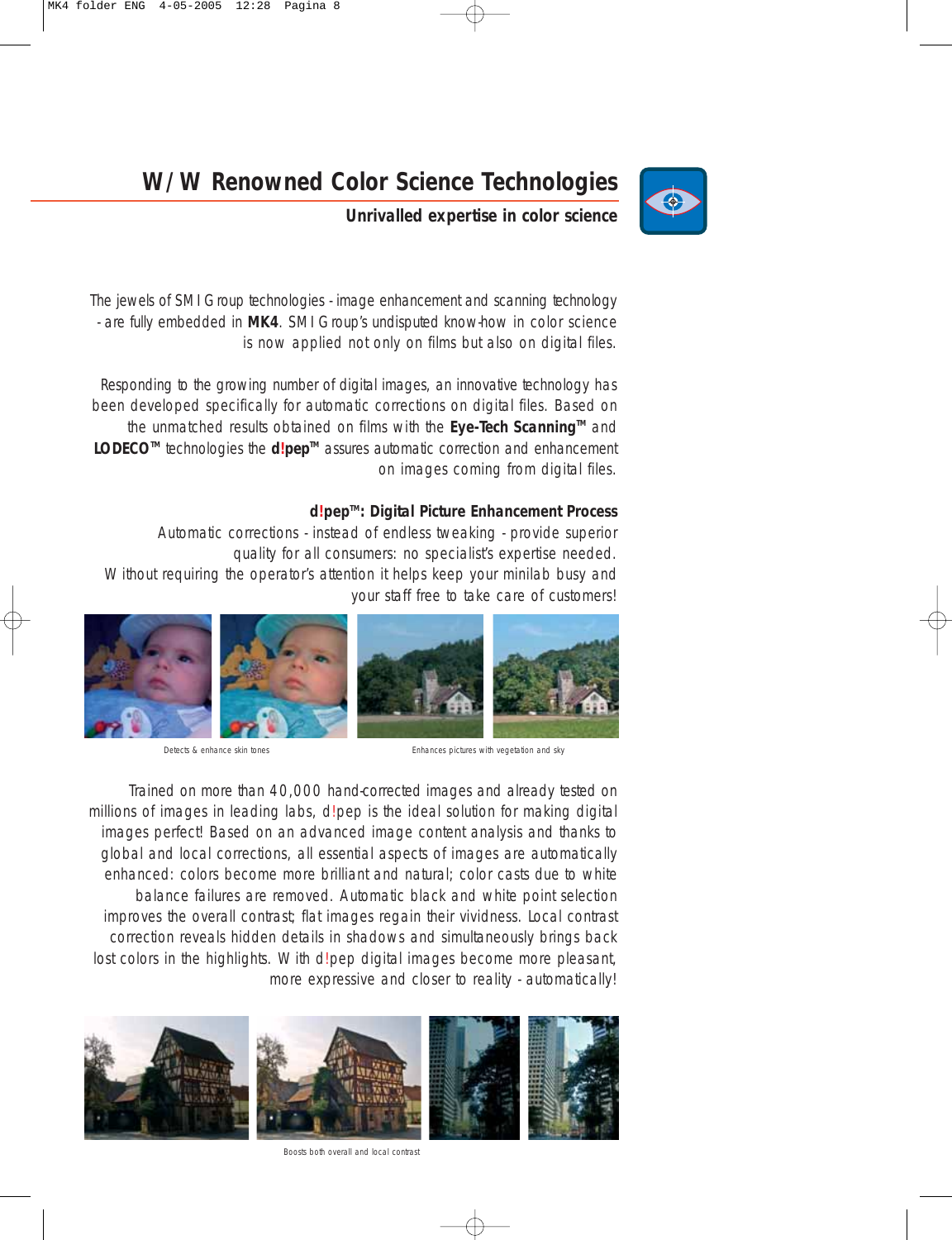

## **W/W Renowned Color Science Technologies**

**Unrivalled expertise in color science**

- **Eye-Tech ScanningTM** technology and **LODECOTM (LOcal DEnsity COntrol)** are the only reliable solutions for automatic corrections on films to make your image perfect.
- **Eye-Tech ScanningTM** technology guarantees reliable analysis for optimal image rendering: even difficult-to-print images are automatically corrected.







- **LODECOTM (LOcal DEnsity COntrol)** assures unfailing control of flashlight, backlight, image sharpness and contrast.





Boost both overall and local contrast



Recovers details both in shadows & highlights

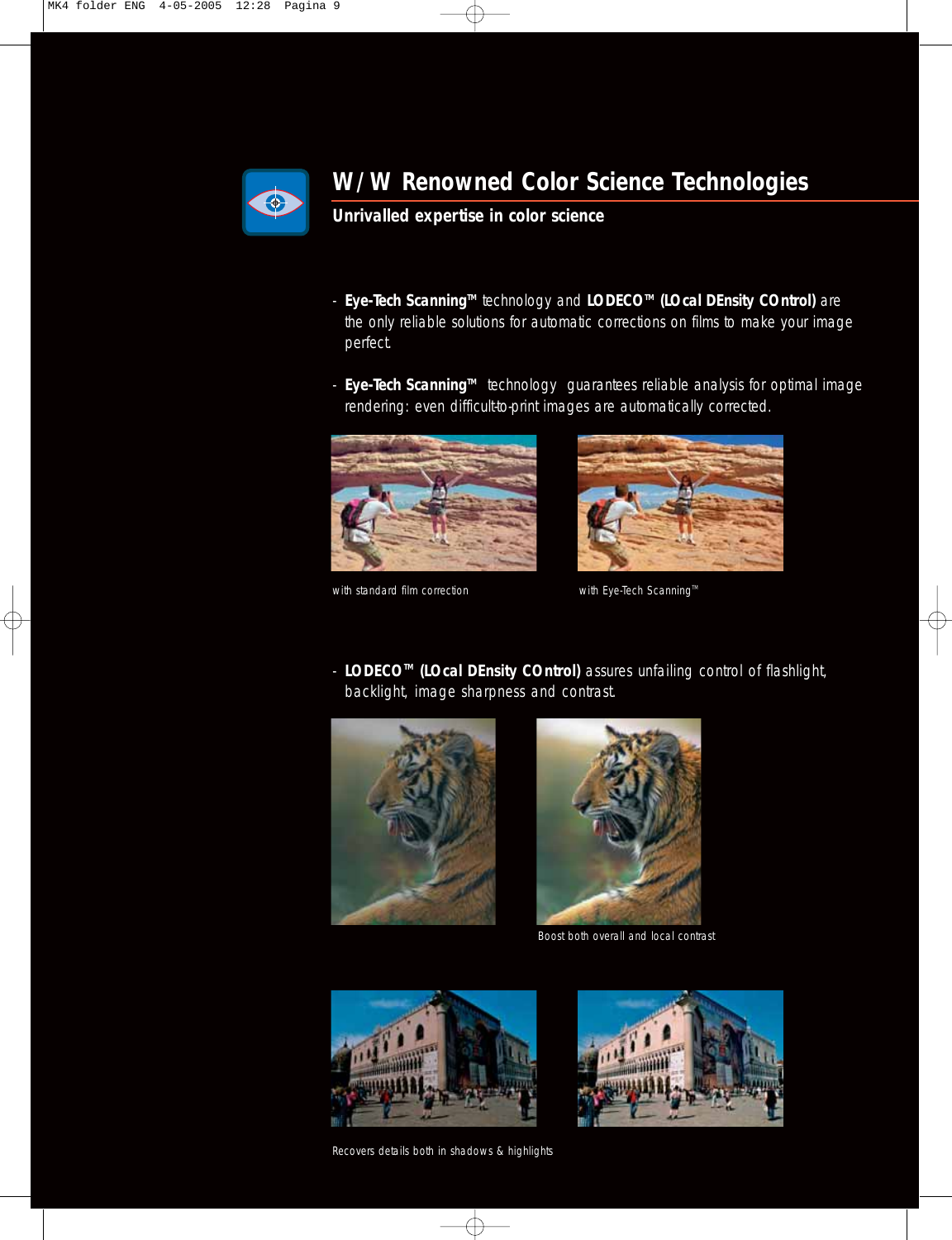## **Unique User Interface**

#### **Intuitive icon-based user interface for easier operation**

A 15" LCD touch screen monitor with unmistakable icons increases operating comfort and the unique, proprietary software interface guarantees easy operation with minimal training. Time-consuming explanations belong to the past: when processing a new order, only two buttons are needed!

No complicated procedures are required to operate the minilab. Simply clicking the appropriate icon on the main menu screen enables you to provide whatever digital service you choose. This simplicity helps to enhance the workflow.

#### **Simple & Efficient!**



The overall intuitive system improves workflow management and optimizes the entire operation cycle. Procedural steps and optional choices are laid out clearly on the screen with help provided for every step of all operations. Continuous diagnostic information is available on **MK4** in real time: potential problems triggering an onscreen alert can be dealt with as quickly as possible. Remote diagnostic procedures allow you to check operator messages and view

statistical data.

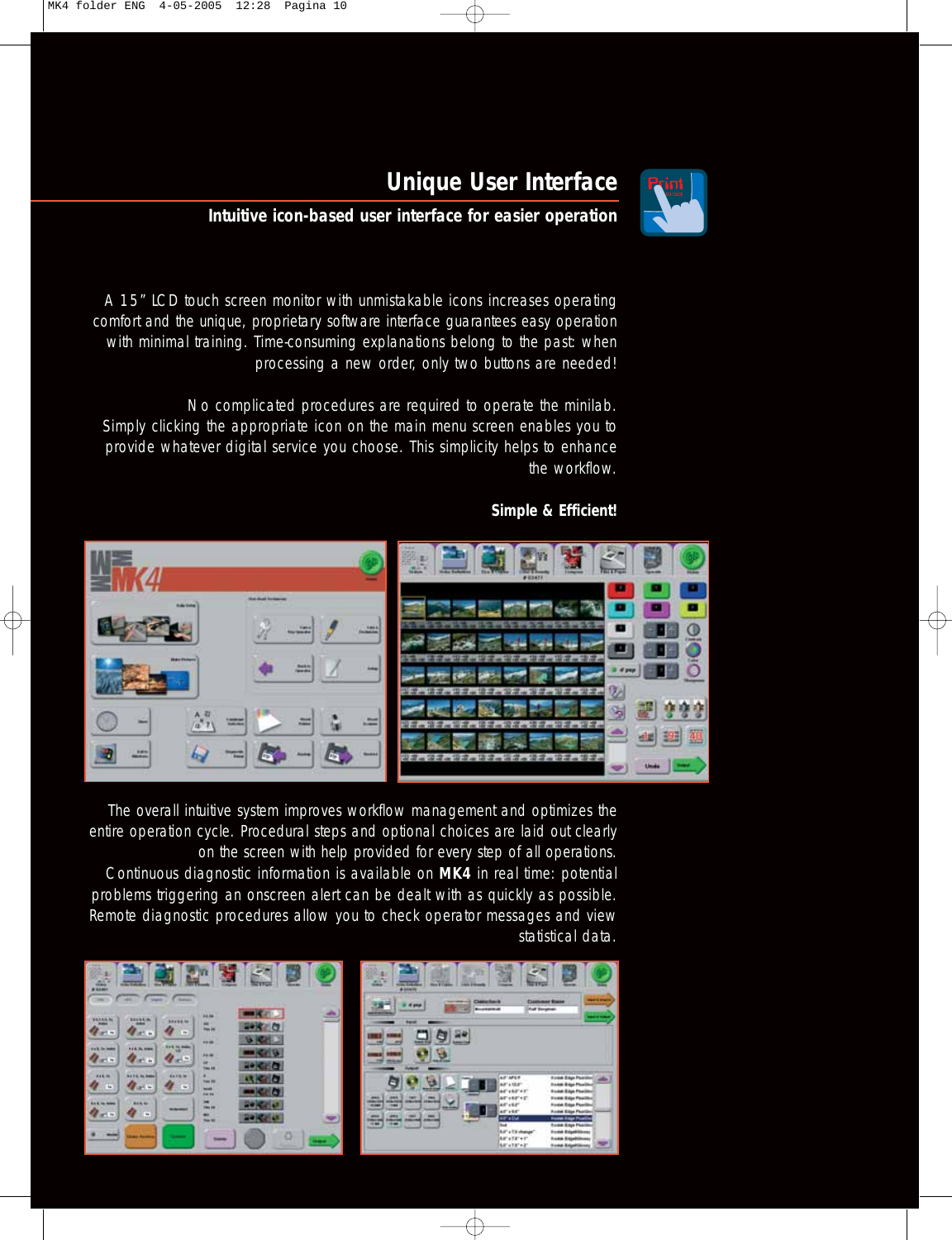

## **State-Of-The-Art Technologies**

#### **Save time while adding professionalism!**

The high-resolution F235 Plus film scanner (standard) reveals all the image details at a speed of 26 rolls per hour (medium resolution). It accepts 135 negative film, black and white film, 135 color reversal film and APS film.

This system is fast and efficient: images are scanned by a tri-linear CCD chip. Scanning is separate from printing so films can be scanned one after the other, without waiting for printing to finish.





In addition, the standard Digital ICE™ software is automatically applied to remove undesired dust and scratches on the film. This technology uses infrared light to pinpoint any elements of dust and scratches and automatically corrects them by extrapolating image data from the surrounding area.

The combined use of Digital ICE™ and automatic red-eye correction permits even higher quality printing.

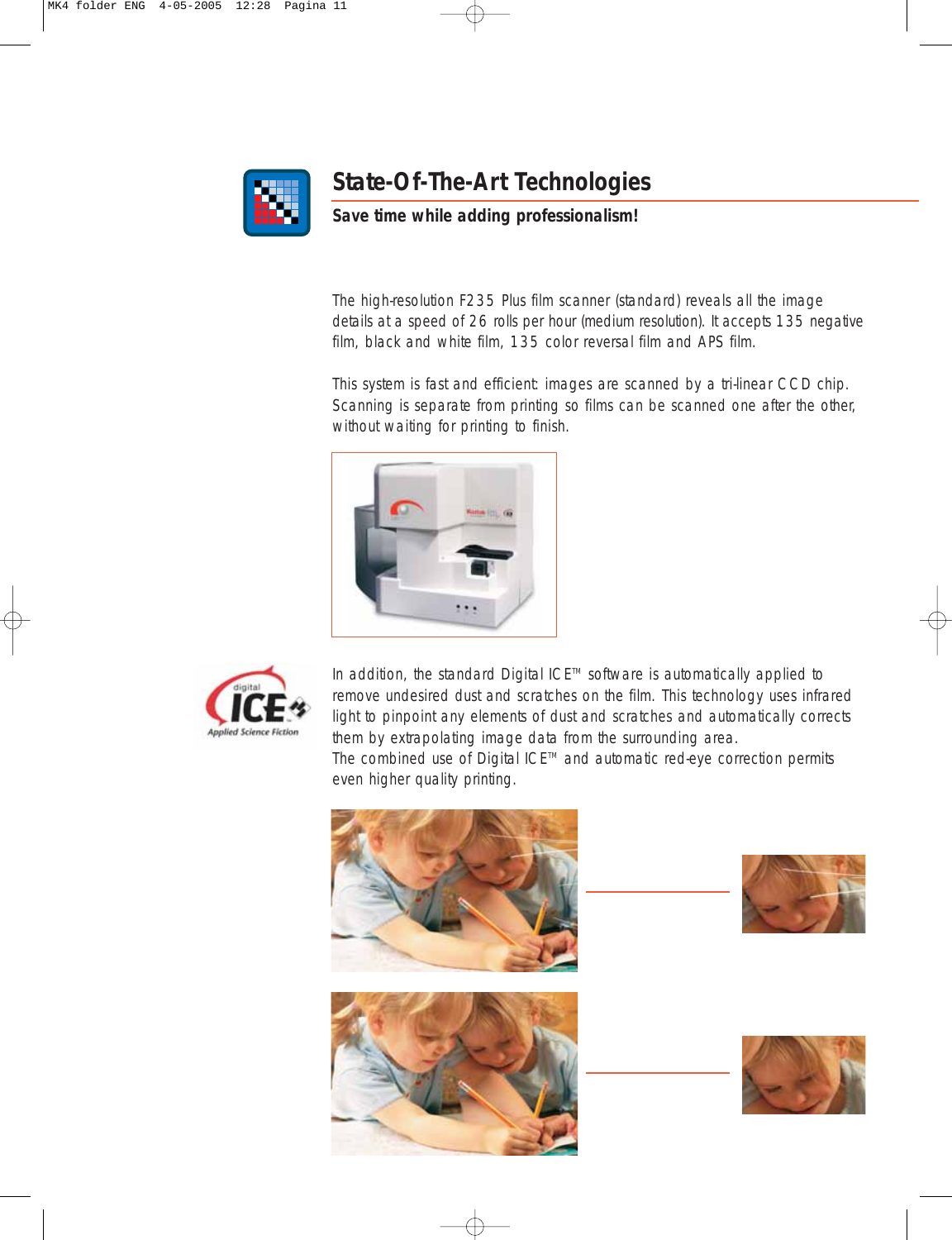

## **High Modularity**

**Great and useful options for your choice**

#### **FILM PROCESSOR**

Feel free to decide whether to have a film processor on board and take advantage of an all-in-one minilab…or just use your already existing processor to optimize your equipment

#### **FILM SCANNER**

A range of 2 possible units:

- **Pakon F235 Plus** (standard)
	- **Pakon F235 C** •

with magnetic code reader (MOF) In any case, feel free to decide whether to have it or not on board.



#### **CONSOLE**

You can use any brand of chemistry and have a simplified chemistry management and a global production monitoring with internal or external replenishment console, at your convenience.

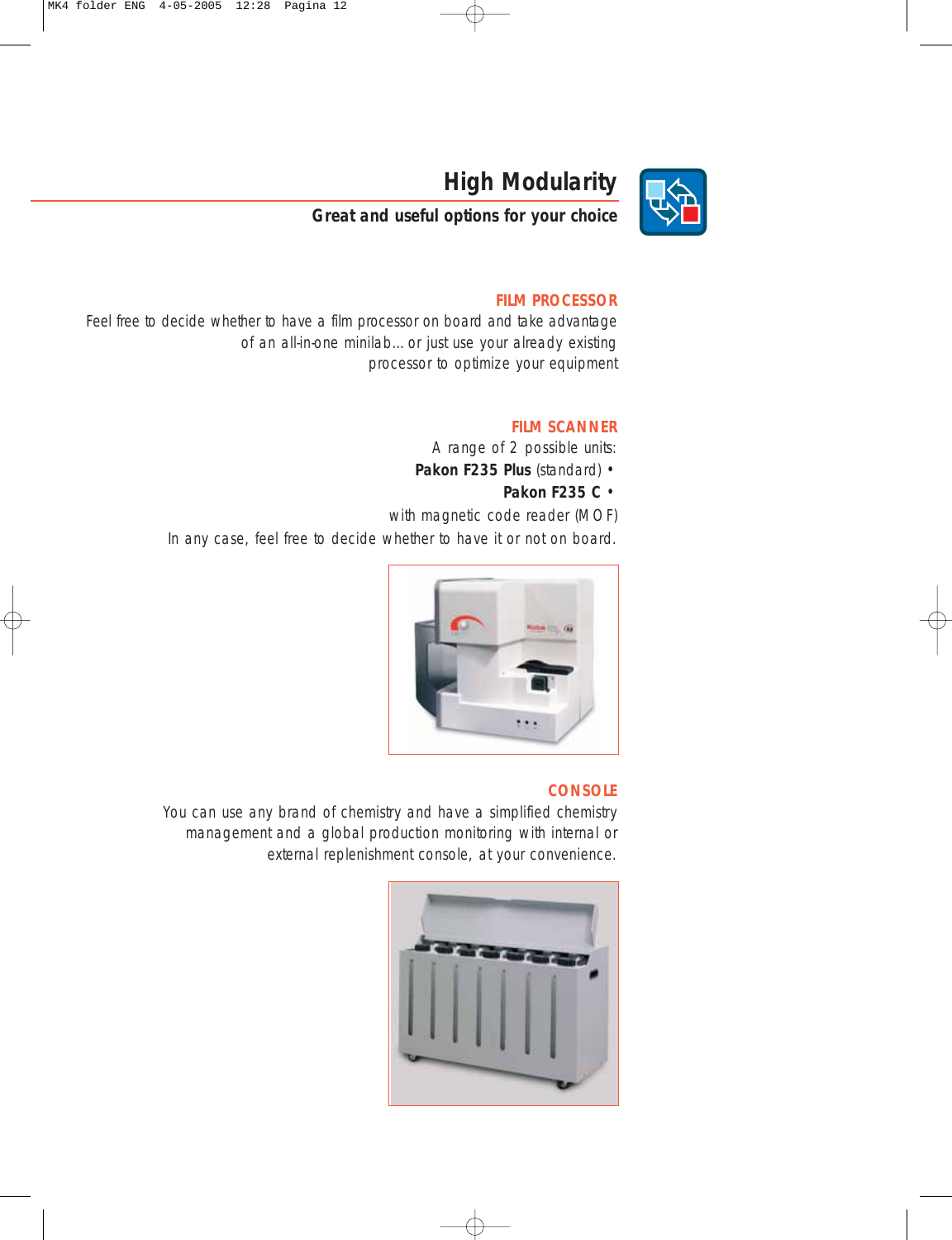$\phi$ 





 $\overline{\bigoplus}$ 

 $\phi$ 

 $\bigoplus$